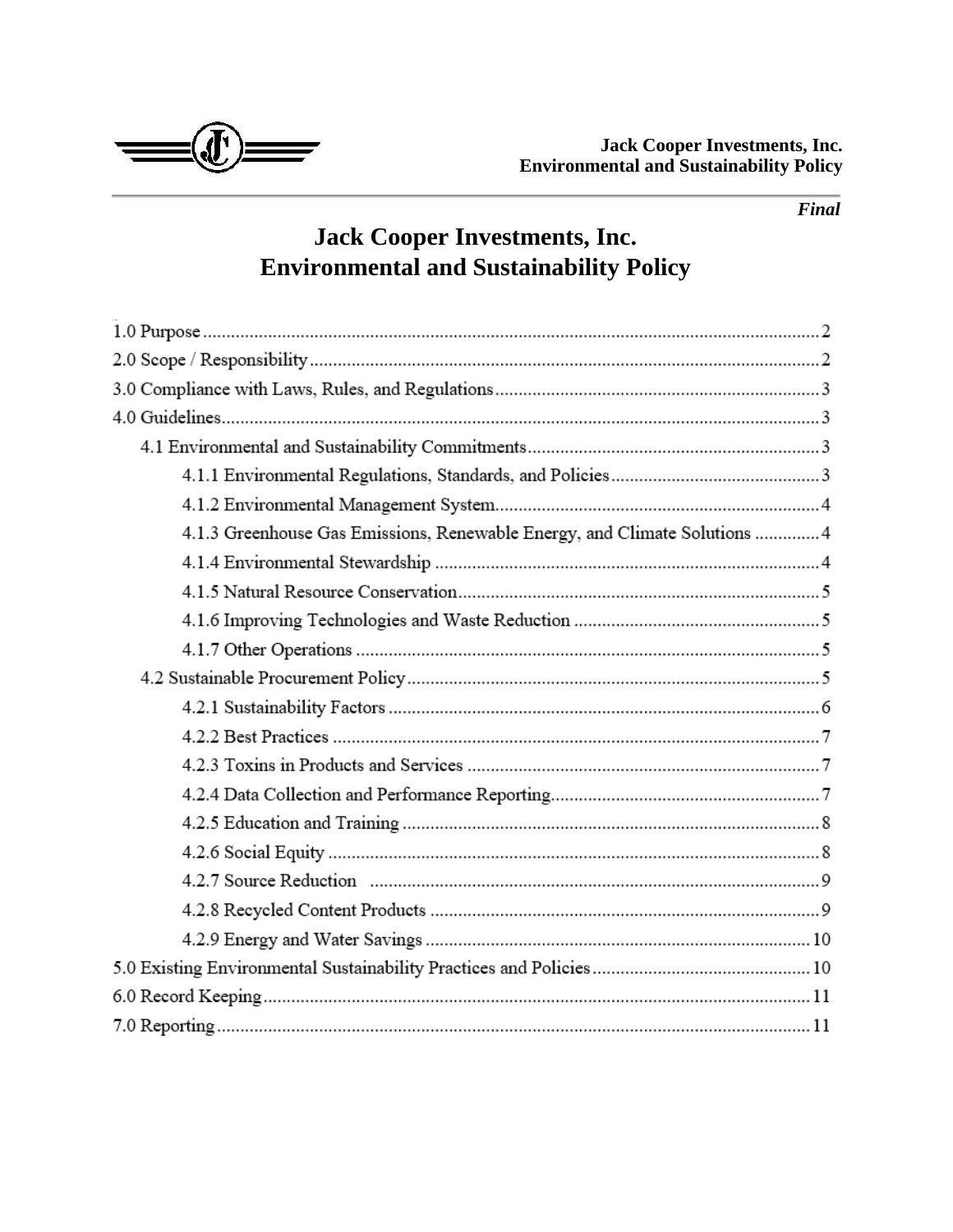

#### **1.0 Purpose**

As an environmentally-conscious corporate citizen, Jack Cooper Investments, Inc. and its wholly owned or controlled subsidiaries (collectively, the "**Company**") is committed to continued environmental leadership in its business services and activities. While each of the Company's subsidiaries has its own operating plan, taking into consideration the business's unique function, the regulatory environment, and environmental concerns, a common environmental policy facilities effective environmental stewardship and supports the Company's mission of delivering for people and the planet. This Environmental and Sustainability Policy (this "**Policy**") addresses a wide range of sustainable objectives commitments that are intended to protect and improve the environment, conserve natural resources, address climate change, promote our business-partner's environmental objectives, and be a responsible community leader.

This Policy is a foundational component of the Company's approach to managing Environmental Health and Safety, included in its core values. This Policy also demonstrates the Company's commitment to "Project Zero," in which the Company strives to achieve the goal of "Zero Harm" across its entire business operation. At the Company, "Zero Harm" means the following:

- *Zero* injuries;
- *Zero* environmental incidents; and
- *Zero* damage incidents.

The basic commitments discussed in this Policy are subject to any other Company policies covering the same issues.

#### **2.0 Scope/Responsibility**

All of the Company's directors, officers, and employees ("**Covered Persons**") are required to follow this Policy. All Covered Persons must acknowledge this Policy upon onboarding or hire and must re-acknowledge annually thereafter.

The Company's executive management team is responsible for establishing the overall Environmental Policy for the Company, ensuring it is followed; and for reviewing the performance of each business unit. The Company's executive management team shall also define the Company's environmental policy and ensure that, within the defined scope of its environmental management system, it:

- is appropriate to the nature, scale and environmental impacts of the Company's activities, products, and services;
- includes a commitment to continuous improvement and prevention of pollution;
- includes a commitment to comply with applicable legal requirements and with other requirements to which the Company subscribes which relate to its environmental aspects;
- provides the framework for setting and reviewing environmental objectives and targets;
- is documented, implemented, and maintained;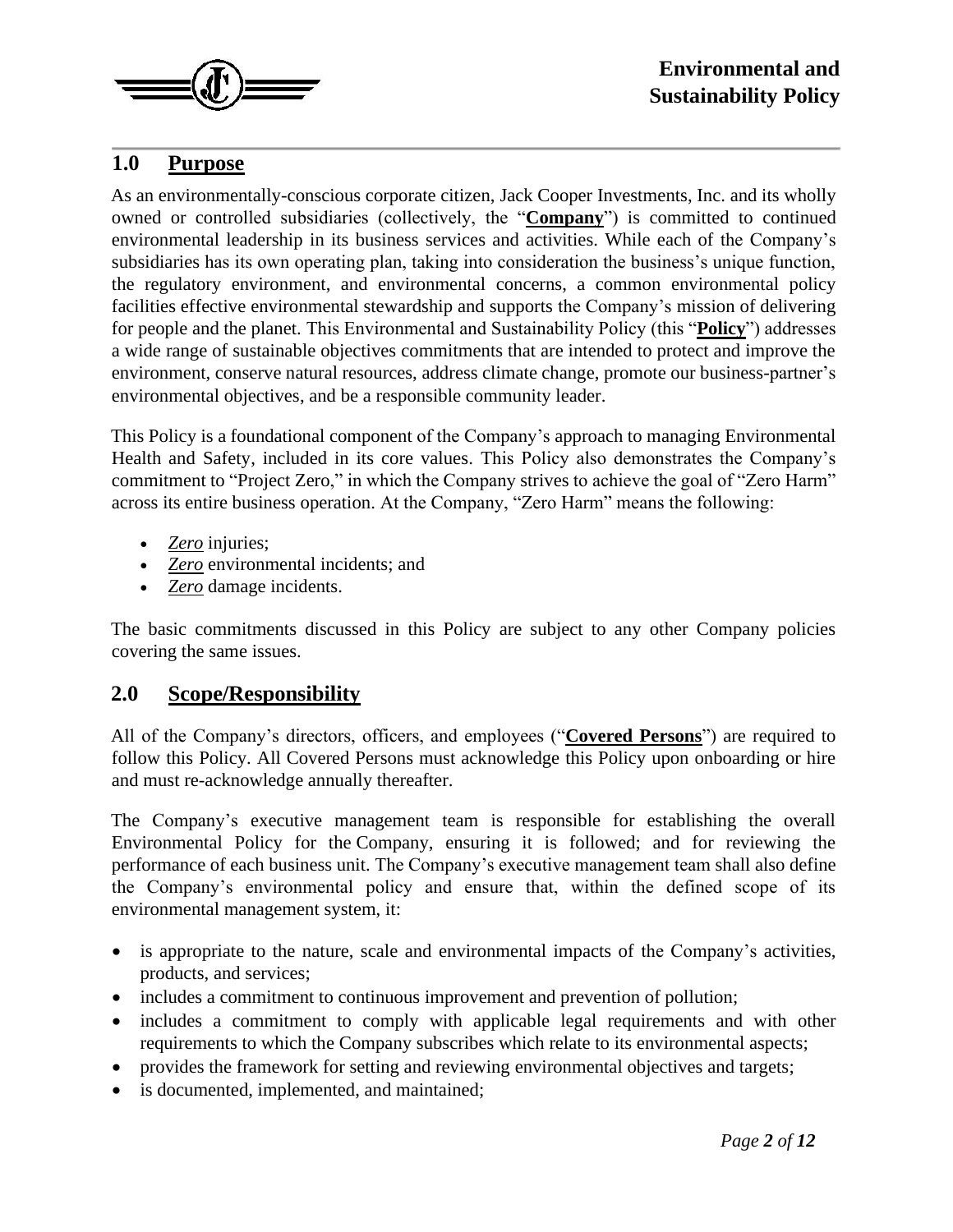

- is communicated to all persons working for or on behalf of the Company; and
- is available to the public.

If a situation arises where a Covered Person is in doubt as to what to do, they should seek advice from their supervisor, manager, General Counsel, or the Vice President of Quality Assurance & Safety.

The Company's procurement department is responsible for ensuring all venders and suppliers comply with the practices set forth in this Policy. All terminals and all business units are responsible for executing objectives and ensuring all operational processes/procedures are followed by our employees and all contractors. With these policies in place, we believe that we can achieve a healthy and safe environment.

## **3.0 Compliance with Laws, Rules, and Regulations**

Obeying the law, both in letter and in spirit, is the foundation on which this Company's ethical standards are built. All Covered Persons must respect and obey the laws, rules, and regulations of the cities, states, and countries in which we operate. The Company also expects Covered Persons to follow all applicable environmental laws and regulations.

Although Covered Persons are not expected to know the details of each of these laws, rules, and regulations, it is important to know enough to determine when to seek advice from supervisors, managers, or the General Counsel. If Covered Persons are uncertain about their responsibility or obligation, they should check with their supervisor, manager, General Counsel, or the Vice President of Quality Assurance & Safety for guidance.

#### **4.0 Guidelines**

In pursuing a sustainable future, the Company shall comply with the following guidelines and work to achieve the objectives set forth in this Policy.

#### **4.1 Environmental and Sustainability Commitments**

#### **4.1.1 Environmental Regulations, Standards, and Policies**

The Company intends to fully comply with applicable environmental laws, regulations, and other legal obligations. Whenever possible, the Company intends to achieve even higher standards and it is committed to working with government entities to improve environmental policies and practices. In furtherance of these objectives, the Company intends to do the following:

• Periodically review the Company's compliance with applicable environmental laws and regulations;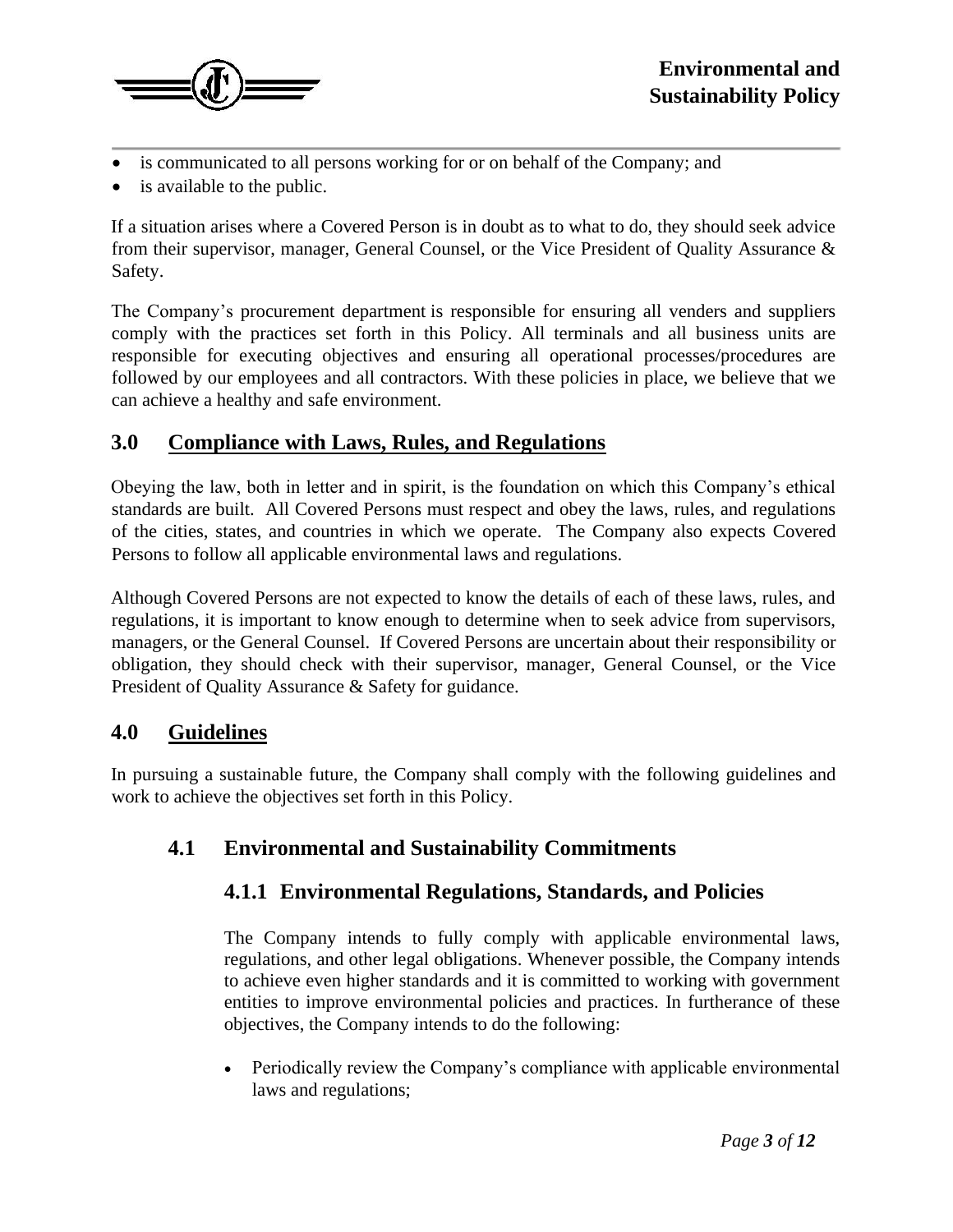

- Ensure all Covered Persons are knowledgeable of, understand, and comply with all applicable environmental laws and regulations;
- Promptly report all non-compliance issues in accordance with applicable governmental reporting requirements, evaluating causes of noncompliance, and implementing corrective actions;
- Promptly correct any practice or condition not in compliance with this Policy; and
- Promote cooperation and understanding with government agencies to develop economically feasible and environmentally-sound habitat protection objectives.

## **4.1.2 Environmental Management System**

The Company intends to continuously improve the environmental aspects arising from Company activities and guarantee compliance with applicable laws and regulations. Accordingly, the Company is committed to setting goals for reducing its impact on the environment, measuring its progress annually, revising this Policy, and publishing its environmental policies and practices.

#### **4.1.3 Greenhouse Gas Emissions, Renewable Energy, and Climate Solutions**

Climate change is responsible for rising sea levels and worsened or prolonged severe weather events that disrupts the usual balance of nature. The Company is committed to taking directed action to address the negative effects of global warming. Specifically, the Company intends to publicly disclose its greenhouse gas emissions. Additionally, the Company will transition its Class 8 vehicles to zero greenhouse gas emissions and the Company has set an ambitious goal of reaching carbon neutrality by 2030 – far ahead of other industry members.

The Company also intends to exert its sphere of influence to contribute to solutions that lead to a stable climate, including:

• Responsible use of energy throughout Company operations, including conserving energy, improving energy efficiency, and giving preference to renewable over non-renewable energy when available and fiscally feasible.

#### **4.1.4 Environmental Stewardship**

The Company is dedicated to educating and engaging its suppliers, customers, employees, and the public on topics relevant to sustainable transportation and logistics practices, protecting environmentally sensitive lands, and encouraging its employees to include land restoration and conservation in their community service. The Company also intends to be an environmentally conscious and responsible member of the various communities in which it operates and is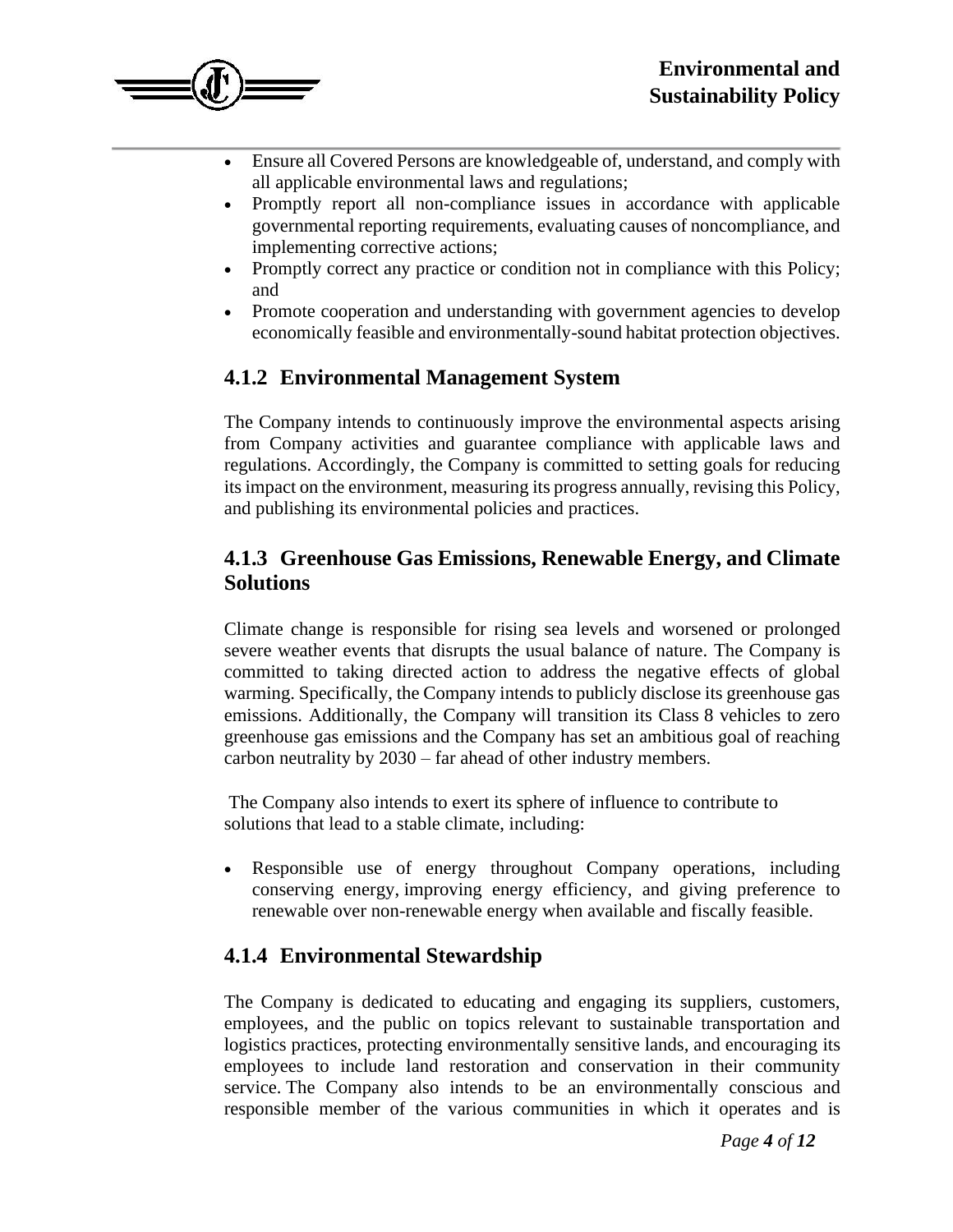

committed to addressing the factors that endanger health, safety, and the environment.

## **4.1.5 Natural Resource Conservation**

The Company is committed to reducing water and energy consumption throughout its operations to lower costs and reduce environmental impacts.

#### **4.1.6 Improving Technologies and Waste Reduction**

The Company intends to pursue development of technology solutions, including load optimization and paperless technologies that reduce not only the Company's carbon footprint but also greenhouse gas emissions and other environmental pollutants in the entire transportation and logistics industry. Specifically, the Company is committed to:

- Maintaining and improving operations and internal technology processes to minimize waste and other pollutants, minimize health and safety risks, and dispose of waste safely and responsibly;
- Participating in efforts to improve environmental protection and understanding by sharing appropriate pollution prevention technology, knowledge, and methods with other entities;
- Limiting the use of hazardous materials and other pollutants by adopting pollution prevention practices that minimize the risks posed to environmental, health, and safety; and
- Managing the life cycle of its products, solutions, and services in an environmentally responsible manner by conserving Company resources, eliminating waste, and recycling or reusing operational byproducts.

#### **4.1.7 Other Operations**

Lastly, as discussed below, the Company is committed to continued responsible sourcing. It also intends to continue working with its suppliers to develop sustainable solutions and prioritization of suppliers that are committed to equity, diversity, and inclusion.

#### **4.2 Sustainable Procurement Policy**

In accordance with Company standards, the Company recognizes its responsibility to minimize negative impacts on human health and the environment while supporting a diverse, equitable, and vibrant business. The Company recognizes that the types of products and services it buys have inherent social, human health, environmental, and economic impacts. Thus, the Company endeavors to make procurement decisions that embody the Company's commitment to sustainability. This Sustainable Procurement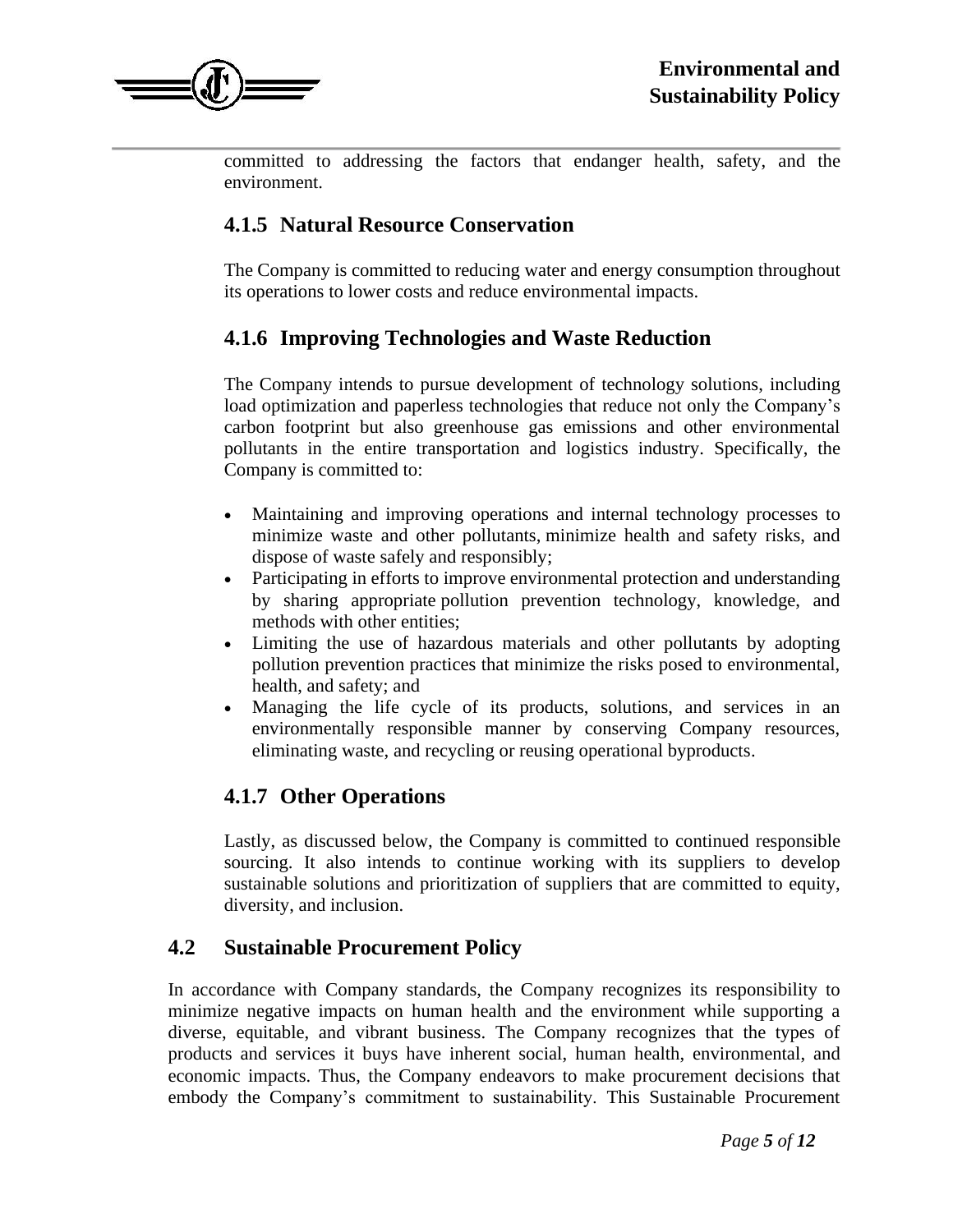

Policy (this "**Sustainable Procurement Policy**") applies to all Company contractors, subcontractors, venders, suppliers, owner operators and consultants.

Consistent with the Company's goal of "Zero Harm" and the economics of effectively managing costs for solid waste disposal, the Company shall prioritize the adoption and use of recycled and/or recyclable supplies and materials. Moreover, the Company will give preference to environmentally friendly products whose quality, functionality, and cost are equal or superior to traditional products. The Company will also procure materials, products, and services in a manner that integrates environmental stewardship, fiscal responsibility, and social equity.

This Sustainable Procurement Policy is intended to focus on the following areas:

- Identifying those sustainability factors that shall be incorporated into procurement decisions;
- Providing implementation guidance;
- Empowering employees to be innovative and demonstrate leadership by incorporating sustainability factors into procurement decision;
- Complementing Company sustainability goals, commitments, and policies;
- Ensuring the health and safety of Covered Persons and the general public;
- Supporting the local economy by purchasing goods and services from local vendors;
- Procuring goods and services that are environmentally friendly without compromising quality, functionality, or cost; and
- Complying with all local, state, and federal laws that govern the Company's procurement activity.

#### **4.2.1 Sustainability Factors**

The Company will incorporate the following factors when writing specifications for or procuring materials, products, or services. Although every factor will not be considered for every purchase, it is the intent of this Policy that the Company make a dedicated effort to integrate and consider these factors as much as possible.

*Environmental factors* to be considered include but are not limited to the following:

- Waste generation;
- Greenhouse gas and other pollution emission;
- Energy consumption;
- Depletion of natural resources;
- Impact on biodiversity; and
- Toxicity, especially the use toxic/harmful chemicals.

*Social equity factors* to be considered include but are not limited to the following: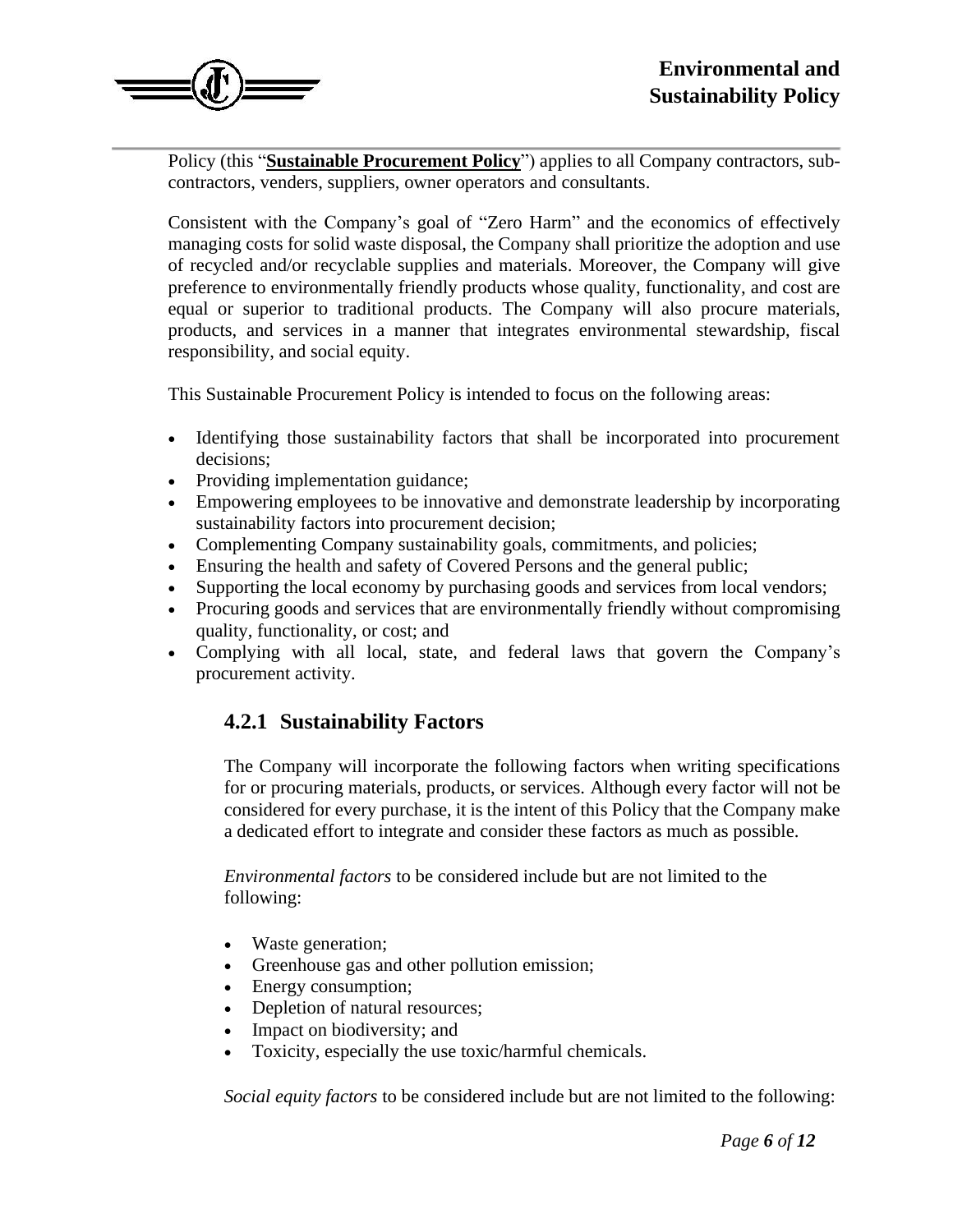

- Human health:
- Vender employee and sub-contractor safety and occupational health;
- Protection and preservation of basic human rights;
- Compliance with all applicable laws and basic business ethics; and
- Use of local businesses.

*Fiscal factors* to be considered include but are not limited to the following:

- Consumption reduction;
- Product performance and quality;
- Lifecycle cost assessment;
- Leveraging buying power; and
- Long-term financial and market changes.

## **4.2.2 Best Practices**

The use of best practices in sustainable procurement are those that utilize leading edge sustainability factors, standards, and procedures in an efficient and effective way that is both successful and replicable. The Company is shall adhere to best practices in sustainable procurement as they evolve.

# **4.2.3 Toxins in Products and Services**

The Company will utilize the Precautionary Principle approach as a guide when evaluating the comparative toxicity of products and services.

# **4.2.4 Data Collection and Performance Reporting**

For purposes of setting goals and evaluating the performance of this Sustainable Procurement Policy, vendors may be asked to report the environmental attributes of their product and services. Thus, Company procurement personnel shall be responsible for the following:

- Collaborating with vendors to design and implement a data collection system for tracking the environmental attributes of vendor products and services;
- Compiling records for the purpose of producing an annual summary of the Company's environmentally responsible purchasing operations and for evaluating the effectiveness of these actions in reducing the environmental impacts of Company procurement;
- Identifying opportunities to educate end users about the impacts of their product choices; and
- Collecting and reviewing the sustainability reports from the Company's top 10 suppliers based on annual purchases.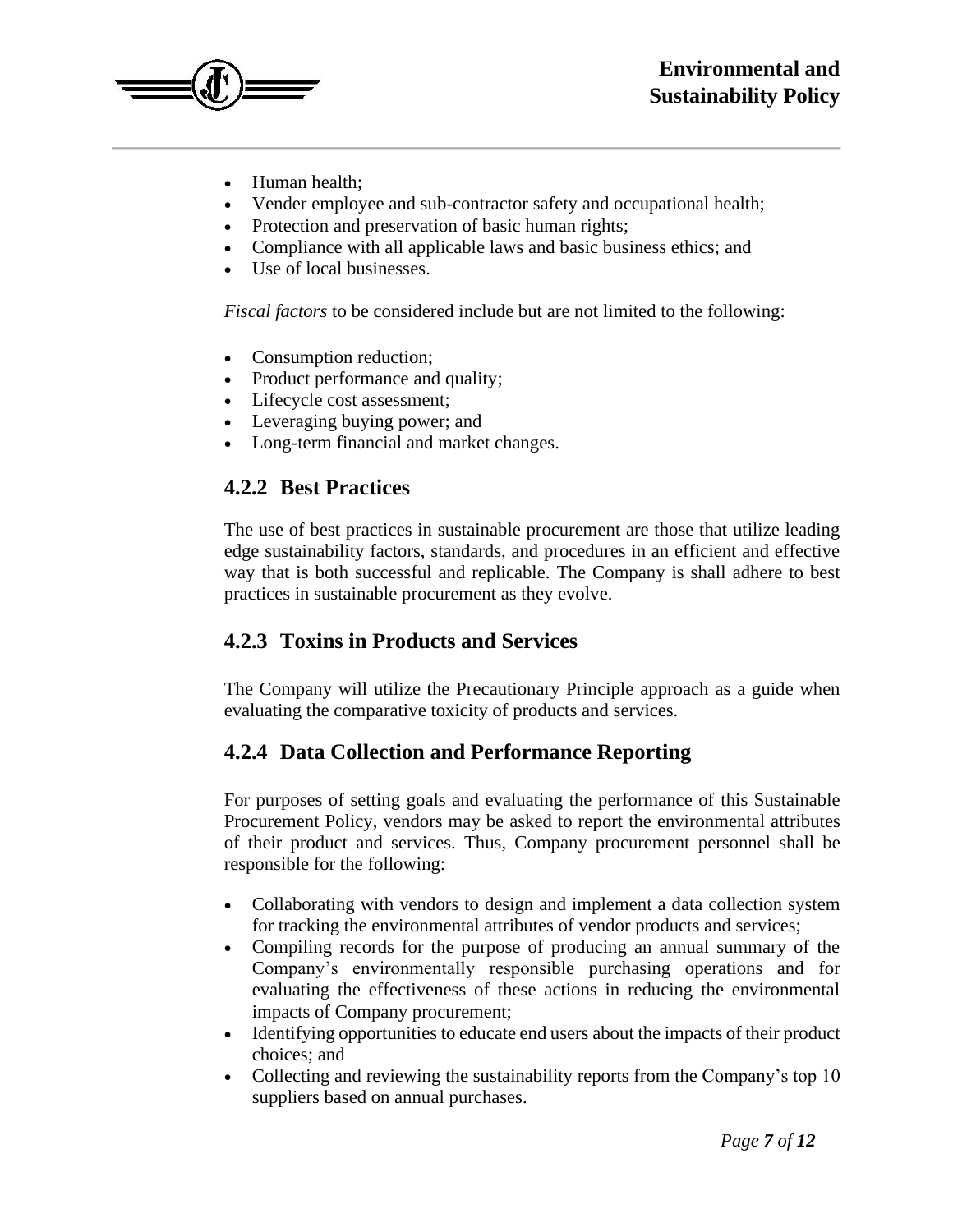

# **4.2.5 Education and Training**

The Company shall commit to providing the appropriate dedicated staff levels and related funding to support the implementation and coordination of this Sustainable Procurement Policy. This includes activities such as, but not limited to, employee training and resources, professional services, product and/or service pilot tests, and educational materials. Accordingly, the Company's procurement personnel shall be responsible for the following:

- Building awareness of the Sustainable Procurement Policy and sustainable procurement standards through information distribution and incorporation into routine employee trainings;
- Encouraging employee attendance at internal and external trainings related to sustainability;
- Encouraging the use of environmentally sustainable products and services through information distribution, development of internal procedures, pilot testing, and leadership;
- Developing employee sustainable procurement resources such as, but not limited to, standards, specifications, tools, and best practices;
- Communicating to existing and potential contractors and the public about the Sustainable Procurement Policy; and
- Gathering information for the purposes of tracking, reporting and evaluating the Company's sustainable procurement activities.

#### **4.2.6 Social Equity**

The Company demands that all employees of Company vender, contractors and sub-contractors be afforded basic human rights, including those enumerating in the Universal Declaration of Human Rights. This Sustainable Procurement Policy requires the following:

- All Company venders, contractors, and sub-contractors shall have ethical business policies and practices in the areas of corporate governance, insider trading, bribery, discrimination, corporate social responsibility, and fiduciary responsibilities;
- All Company venders, contractors, and sub-contractors shall ensure that all applicable human rights and those proclaimed by the United Nations are followed; and
- All Company venders, contractors, and sub-contractors must have an Occupational Safety & Health Processes in place, including a clean and sanitary workplace free from hazards.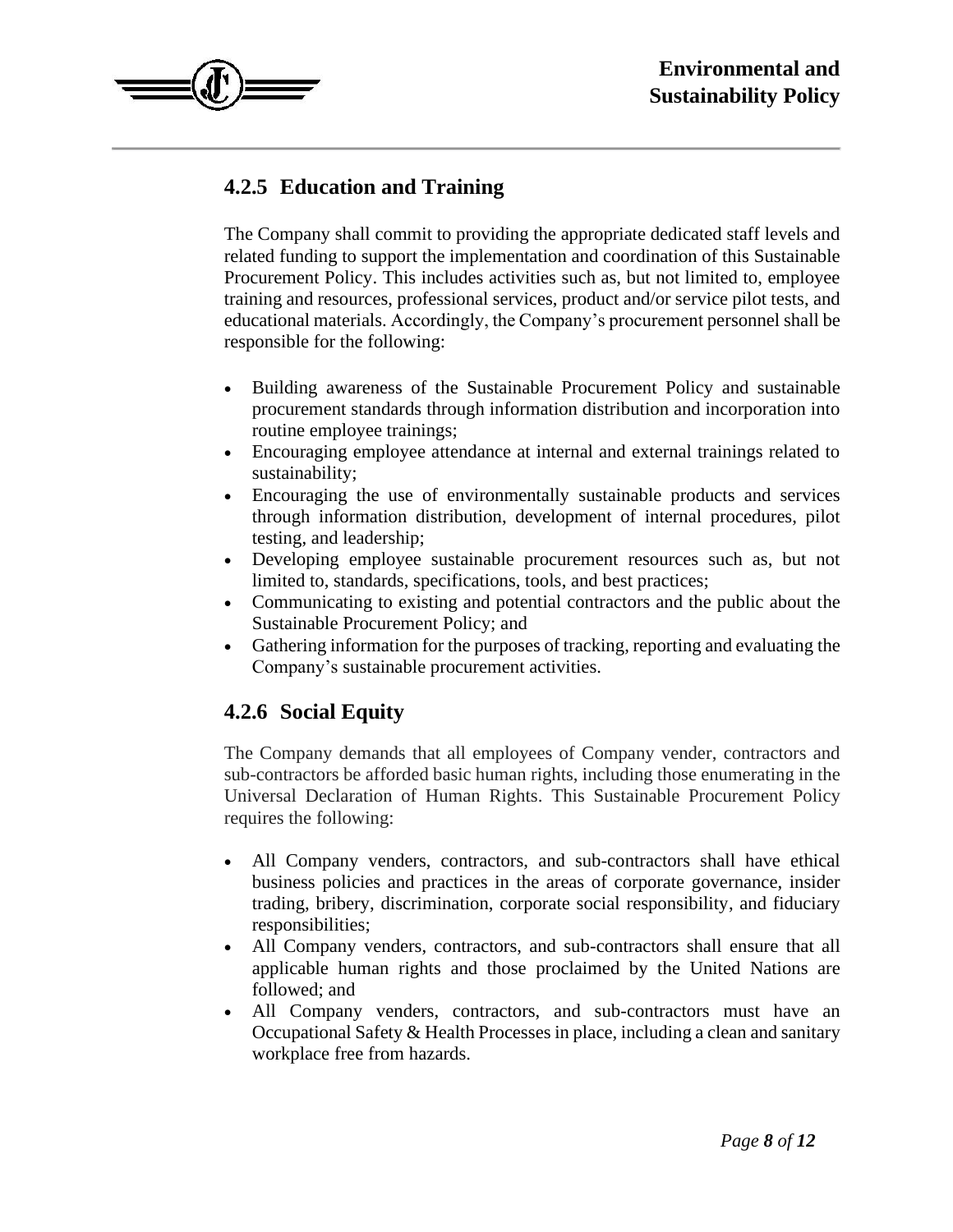

#### **4.2.7 Source Reduction**

Reducing unnecessary waste at the source allows the Company to both mitigate the inefficient use of natural resources and benefit economically from decreased handling and disposal costs. Thus, the Company's procurement activity includes the following:

- Utilizing institutional practices that reduce waste, resulting in the purchase of fewer products whenever practicable and cost-effective but without sacrificing quality or workplace safety;
- Purchasing remanufactured products as often as possible, such as laser toner cartridges, tires, furniture, equipment and equipment parts whenever practicable but without reducing quality, safety, or functionality;
- Considering short and long-term costs in comparing product alternatives and the evaluation of total costs expected during the time a product is owned, including but not limited to acquisition, extended warranties, operation, supplies, maintenance, disposal costs, and expected lifetime compared to alternatives;
- Purchasing products that are durable, reusable, or refillable;
- Requesting that vendors eliminate packaging or use the minimum amount necessary for product protection to the extent practicable;
- Requesting packaging that is reusable, recyclable, or compostable when suitable uses and programs exists;
- Reusing as many materials and items as possible; and
- Requiring that all equipment bought after the adoption of this Sustainable Procurement Policy, where practicable, be compatible with products and services that provide source reduction benefits.

#### **4.2.8 Recycled Content Products**

The Company has made investments in developing a successful recycling system and recognizes that recycled content products are essential for continuing the viability of the recycling system and the foundation of an environmentally-sound production system.

At the Company, procurement activity includes products that the United States Environmental Protection Agency (USEPA) has established minimum recycled content standard guidelines, such as printing paper, office paper, non-paper office products, and those that contain the highest post-consumer content practicable.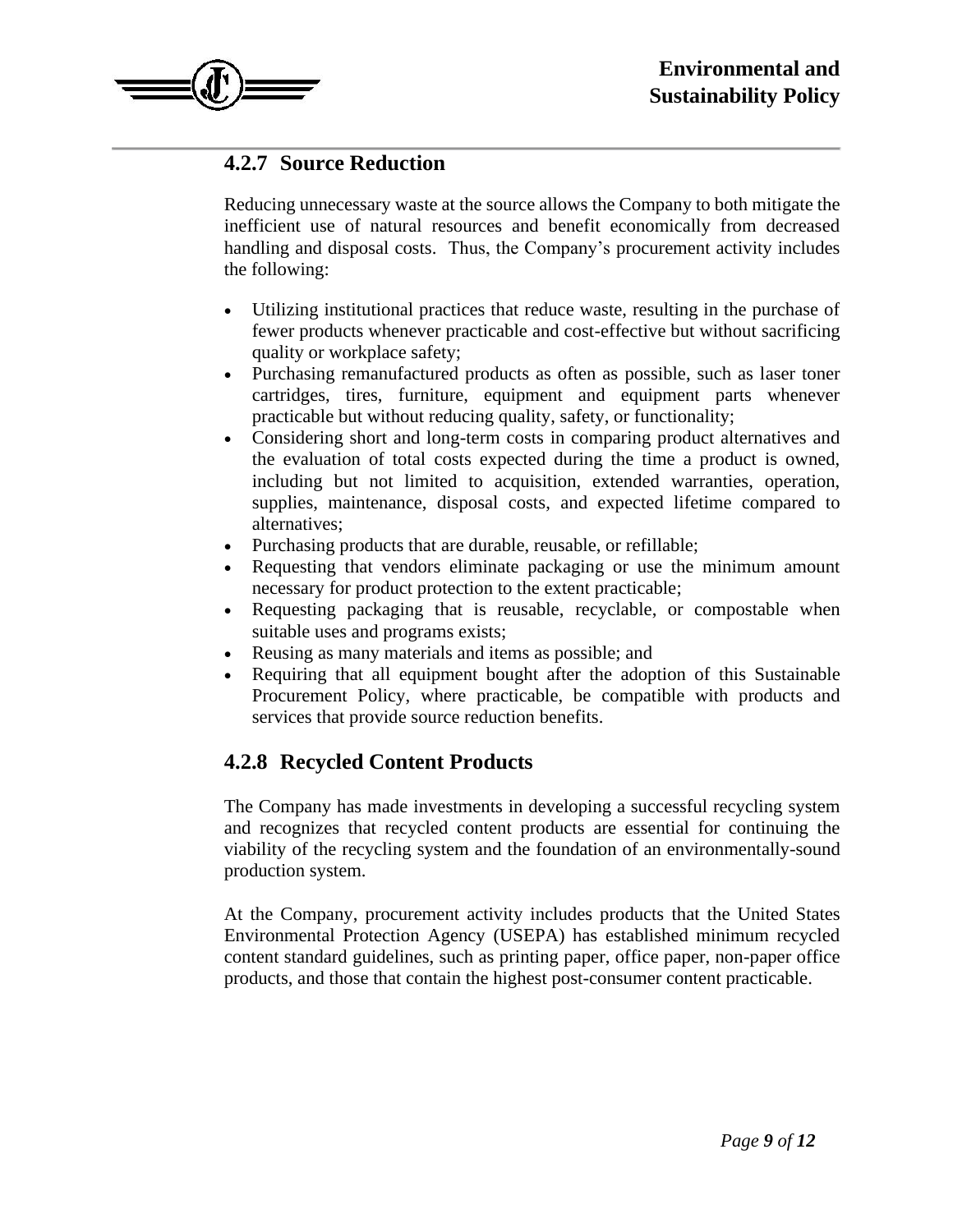

# **4.2.9 Energy and Water Savings**

Recognizing that clean water is a finite resource, and the generation of electricity is a major contributor to air pollution and climate change, the Company's procurement activity includes the following:

- Energy-efficient equipment with up-to-date energy efficiency functions, including but not limited to high-efficiency heating and cooling systems;
- Efficient lighting with energy-efficient equipment; and
- Products for which the USPA Energy Star Certification is available and that meet the requirements for Energy Star Certification, where practical.

#### **5.0 Existing Environmental Sustainability Practices and Policies**

In addition to the environmental and sustainability commitments listed above, the Company is committed to being an environmentally conscious industry leader. Accordingly, the following sustainability practices are already in effect:

- **Hazardous Contamination.** The Company's leading pollution and contamination source is soil/water contamination from equipment leaking fuel, oil, and hydraulic fluid. To reduce this exposure, maintenance repair practices are in place to ensure equipment is not leaking and all harmful fluids are stored in secondary containment. Containment and clean-up supplies are available at all terminals. The Company also complies with the Comprehensive Environmental Response Compensation and Liability Act (CERLA) and the Resource Conservation and Recovery Act (RCRA) as well as state equivalents.
- **Industrial Noise**. Maintenance noise is the Company's leading producer of industrial noise. Company operations near parks, preserves, or residential building will make every effort to control maintenance noise exposure, especially during off peak times.
- **Light Pollution**. Every effort is made to minimize light pollution at Company owned properties. Night-time security lighting has been adjusted so it does not interfere with nearby residential buildings or wildlife areas.
- **Energy**. The Company currently makes every effort to use renewable energy, where available and economically feasible.
- **Greenhouse Gas Emissions**. The Company recognizes climate change as a serious environmental issue that must be addressed with intention. Accordingly, the Company has committed to transitioning its Class 8 vehicles to zero greenhouse gas emissions and have set an ambitious goal of reaching carbon neutrality by 2030. Additionally, within the Company's sphere of influence, it contributes to solutions that result in a stable climate.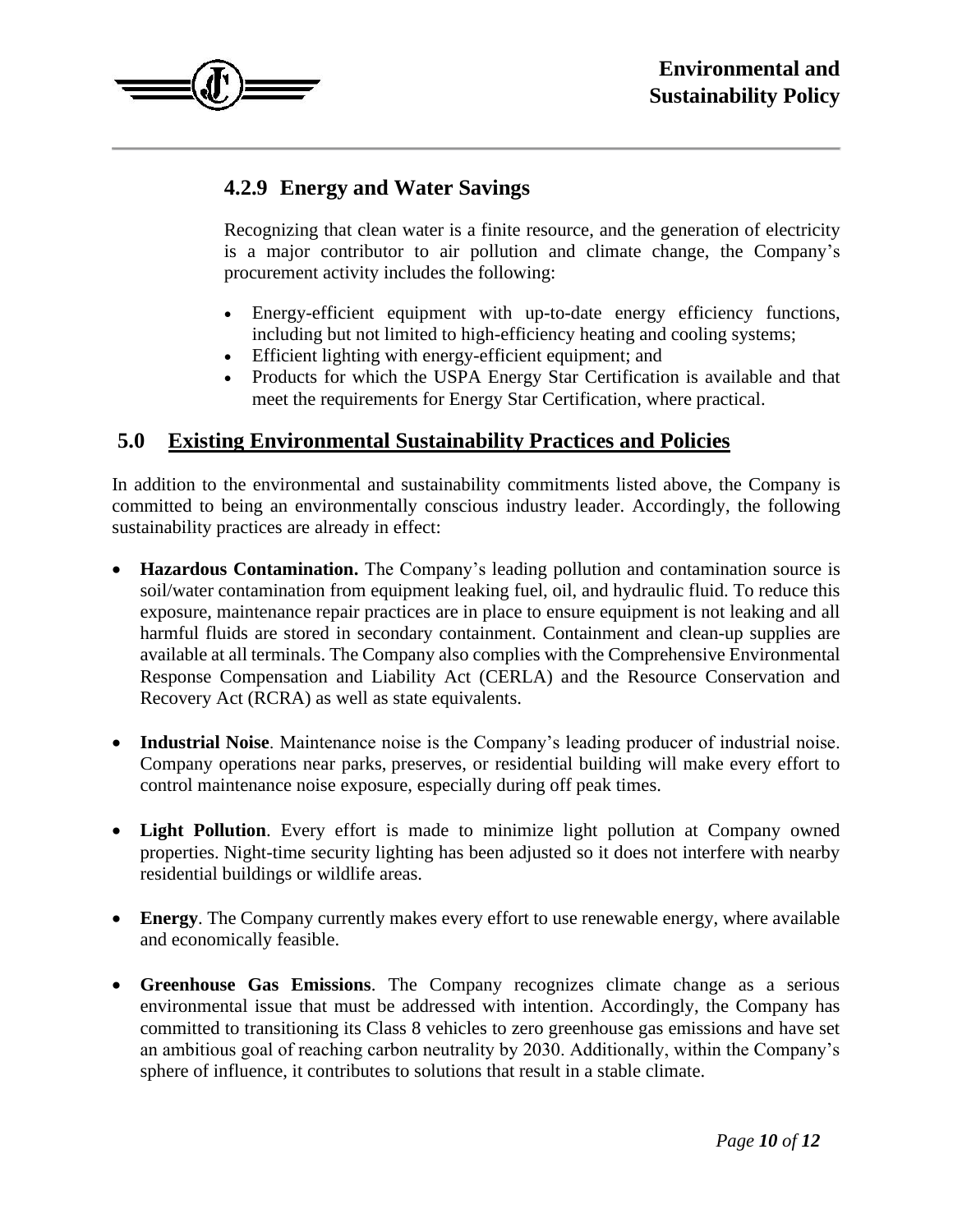

- **Waste Reduction**. All possible byproducts of equipment repair and maintenance are recycled such that they are not disposed of as municipal waste. Non-industrial waste such as paper, cans, and bottles are also recycled where available.
- **Water Use**. The Company makes every feasible effort to reduce water usage and uses an offsite third-party vender for equipment washing to minimize the amount of water consumed.
- **Habitat and Wildlife Protection.** Company employees and other onsite personnel are trained not to enter or disturb wildlife areas. They are also trained to avoid contact with wildlife that enter industrial areas. Local wildlife authorities will be notified, if needed, and all wildlife contact events are documented.
- **Resilience to Climate Change.** Flooding at the Company's various terminals is the leading risk resulting from climate change. Thus, all terminals have an existing plan to reduce business interruption from a flood event.
- **Resilience to Catastrophic Events**. Weather events, including tornados and severe storms, are the Company's leading catastrophic event risks. To mitigate such risk, the Company as enacted Storm Preparation and Recovery Plans for all operations. In the event of a business interruption (e.g., global pandemic), the Company has a written plan to continue operations.
- **Material Sourcing**. The Company practices responsible sourcing and works with its suppliers to develop sustainable solutions while also prioritizing suppliers that are committed to environmental sustainability as well as diversity and inclusion.
- **Physical Risk**. The Company has numerous comprehensive health and safety polices that ensure Covered Persons are adequately protected from risks posed by Company work.

# **6.0 Record Keeping**

Applicable laws and regulations require specific documents and records to be maintained. Additional record keeping requirements may be specified in operating permits, licenses, consents or by other policies. Record keeping requirements may include many types of records, such as incident reports, manifests, monitoring data, and training records. All Covered Persons must fully assess their record keeping responsibilities and implement a program that ensures a level of compliance that is accurate, truthful, and complete.

#### **7.0 Reporting**

Certain laws require timely notification and/or reporting to government agencies for certain types of incidents (e.g., injuries, chemical releases, etc.). Covered Persons must understand all of their reporting obligations and ensure a process is in place to report all compliance information timely, accurately, and responsibly to corporate staffs and regulatory authorities. In addition, Covered